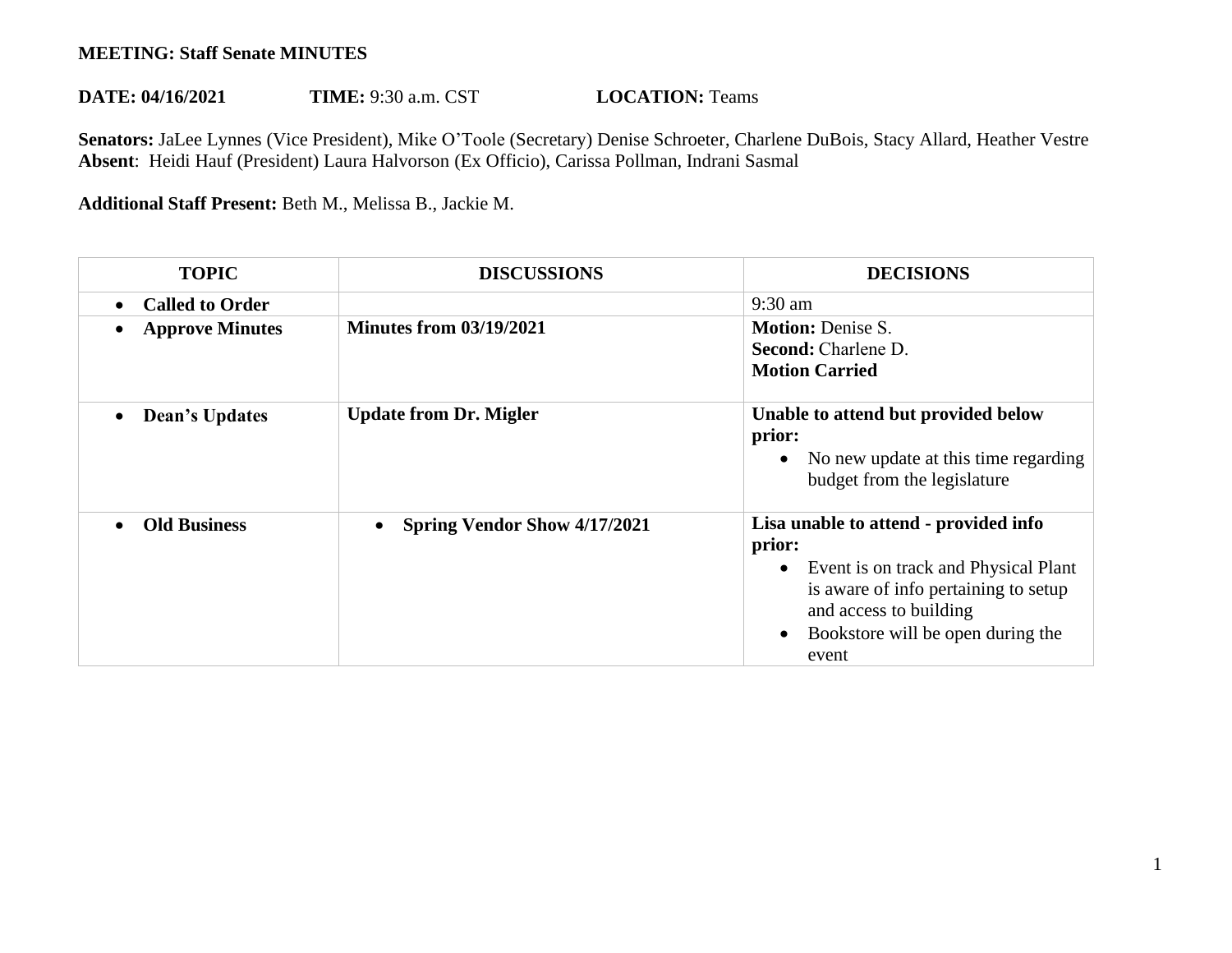| <b>New Business</b><br>Other | <b>Academic Support Services Model</b><br>$\bullet$<br>(Hattie & Jackie)<br><b>NDSSS Update</b><br>$\bullet$<br><b>Review of By-Laws</b><br>$\bullet$<br><b>Senator Functioning Areas Chart</b><br>$\bullet$<br>$\bullet$ | <b>Academic Support Services</b><br>Jackie provided update on the new<br>$\bullet$<br>Academic Support Services Model<br>Updates to Library to accommodate<br>additional support services (not new<br>services, relocation of services)<br>Update on relocation of services<br>Jackie encourages all to stop by the<br>library and see what is happening!<br><b>NDSSS</b><br>Lowest rate of fee increases for past<br>$\bullet$<br>several years<br>Some new scholarships are<br>$\bullet$<br>becoming available $-$ one is related<br>to students who were enrolled as<br>Dual Credit<br>Face-to-Face summer meeting will<br>$\bullet$<br>be June $22-23$ – will have remote<br>(video networking) option for<br>attendance<br><b>Review of By-Laws</b><br>• Was asked for Senators to review<br>the By-Laws prior to the next<br>meeting and bring any<br>recommendations for amendments<br><b>Senator Functioning Areas Chart</b><br>Reviewed and updated the chart<br>$\bullet$<br>Three Senators terms end this month<br>(Charlene, Heidi, Mike) with new<br>Senators starting in May.<br>Charlene, Heidi, and Mike will work<br>with their respective areas to<br>determine new Senator and then<br>they, along with the new Senators,<br>will attend the May meeting<br><b>None</b> |
|------------------------------|---------------------------------------------------------------------------------------------------------------------------------------------------------------------------------------------------------------------------|--------------------------------------------------------------------------------------------------------------------------------------------------------------------------------------------------------------------------------------------------------------------------------------------------------------------------------------------------------------------------------------------------------------------------------------------------------------------------------------------------------------------------------------------------------------------------------------------------------------------------------------------------------------------------------------------------------------------------------------------------------------------------------------------------------------------------------------------------------------------------------------------------------------------------------------------------------------------------------------------------------------------------------------------------------------------------------------------------------------------------------------------------------------------------------------------------------------------------------------------------------------------------------------------|
|                              |                                                                                                                                                                                                                           |                                                                                                                                                                                                                                                                                                                                                                                                                                                                                                                                                                                                                                                                                                                                                                                                                                                                                                                                                                                                                                                                                                                                                                                                                                                                                            |